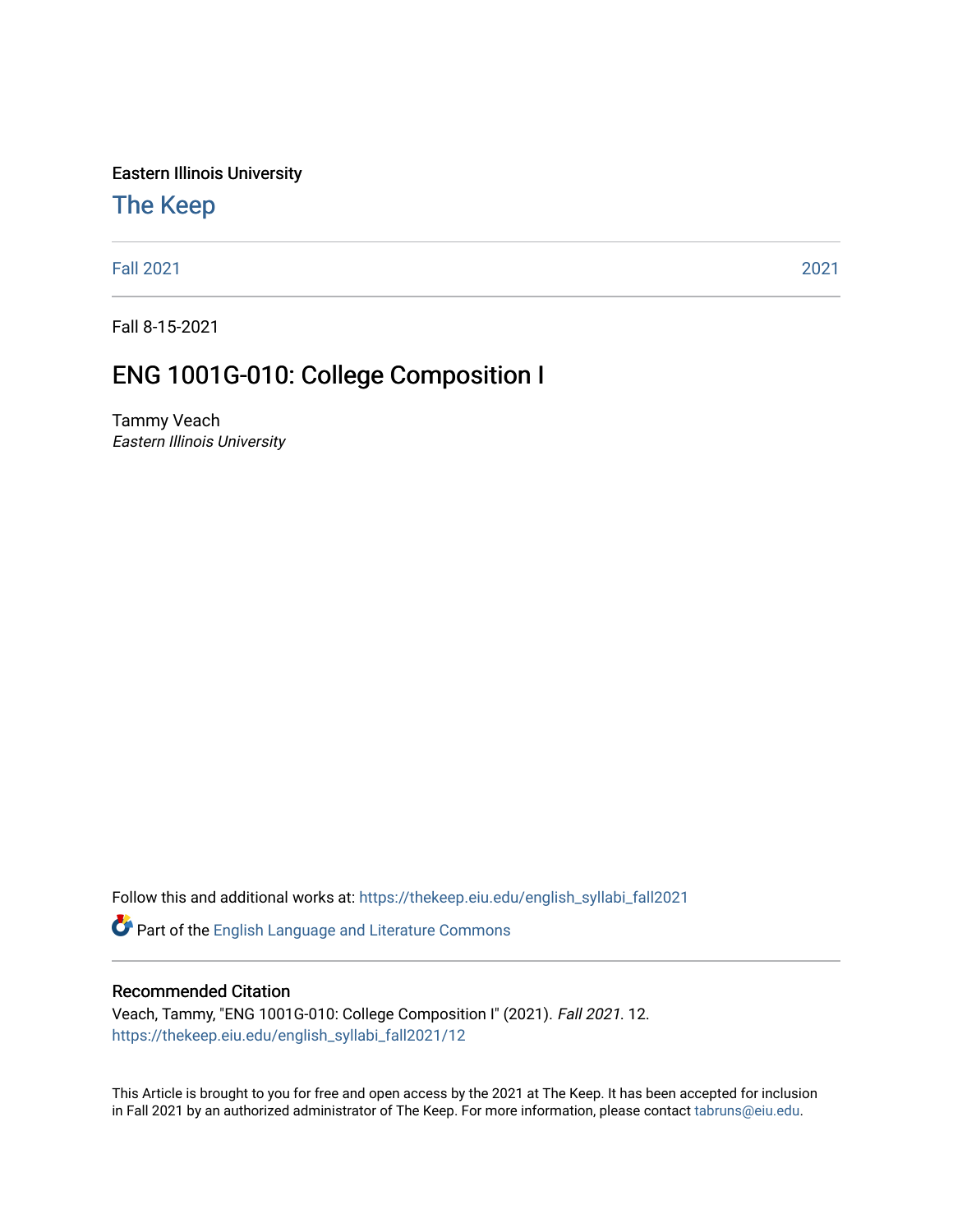# **ENG 1001-G, COLLEGE COMPOSITION** I: **CRITICAL READING** & **SOURCE-BASED WRITING FALL 2021, SECTION 10**

Instructor: Tammy Veach Office Hours: By appointment, online - request an appointment by emailing me Email: tfveach@eiu.edu<br>Textbooks: Braziller Braziller & Kleinfeld, The Bedford Book of Genres, 2<sup>nd</sup> Edition Miller, Acting Out Culture, 4th Edition Bullock, Brody & Weinberg, The Little Seagull Handbook, 3rd Ed.

# **COURSE DESCRIPTION:**

College Composition I focuses on informative, analytical, evaluative, and persuasive writing and introduces students to college-level research. Students will develop sound writing processes, produce cogent writing, strengthen analytical reading skills, and work with sources. It is a 3-semester hour, writing centered course in which students will produce a minimum of 5,000 words of polished prose over the course of the semester.

# **PLACEMENT GUIDELINES:**

Passing grade in English 1000 or direct placement into ENG 1001. Students having EITHER a minimum high school GPA of 3.00 or a minimum ACT-English score of 18/ SAT-Writing score of 430 will be placed in ENG 1001. Students who have BOTH a high school GPA below 3.00 AND a 17 or below on ACT-English (420 or below SAT-Writing) will be placed in ENG 1000.

LEARNING OBJECTIVES - Students will demonstrate the ability to:

- Develop effective writing processes for producing documents
- Produce informative, analytical, evaluative, and persuasive prose
- Implement reading processes to evaluate sources
- Adapt written texts to suit the text's purpose, audience, genre, rhetorical situation, and discourse community
- Recognize how to transfer their writing processes, understanding of rhetorical principles, and genre awareness to other writing situations
- Find appropriate sources through secondary research, including the use of academic databases
- Integrate sources ethically and appropriately using at least one recognized citation style
- Use effective language and delivery skills through speaking opportunities
- Present work in Edited American English

**COVID-19 PRACTICES AND EXPECTATIONS ON EIU'S CAMPUS:** The University is asking all of us to take precautions to prevent the spread of COVID-19. All students, regardless of vaccination status, are required to wear face coverings during class. Students should not attend class if they are ill and should consult the student health clinic if they have any COVID-19-like symptoms. EIU's COVID-19 campus practices including face coverings, when and where required, avoiding campus if sick, sanitizing surfaces, social distancing, and hand washing, all of which are based on the best available public health guidance. Everyone in the campus community is responsible for following practices that reduce risk. If you have a health condition that may require a potential classroom accommodation or variation from current EIU COVID-19 policy, please contact Student Disability Services (studentdisability@eiu.edu or 581-6583) to determine what options may be available based on current CDC guidance. If you are unable to follow EIU's COVID-19 guidelines, you may be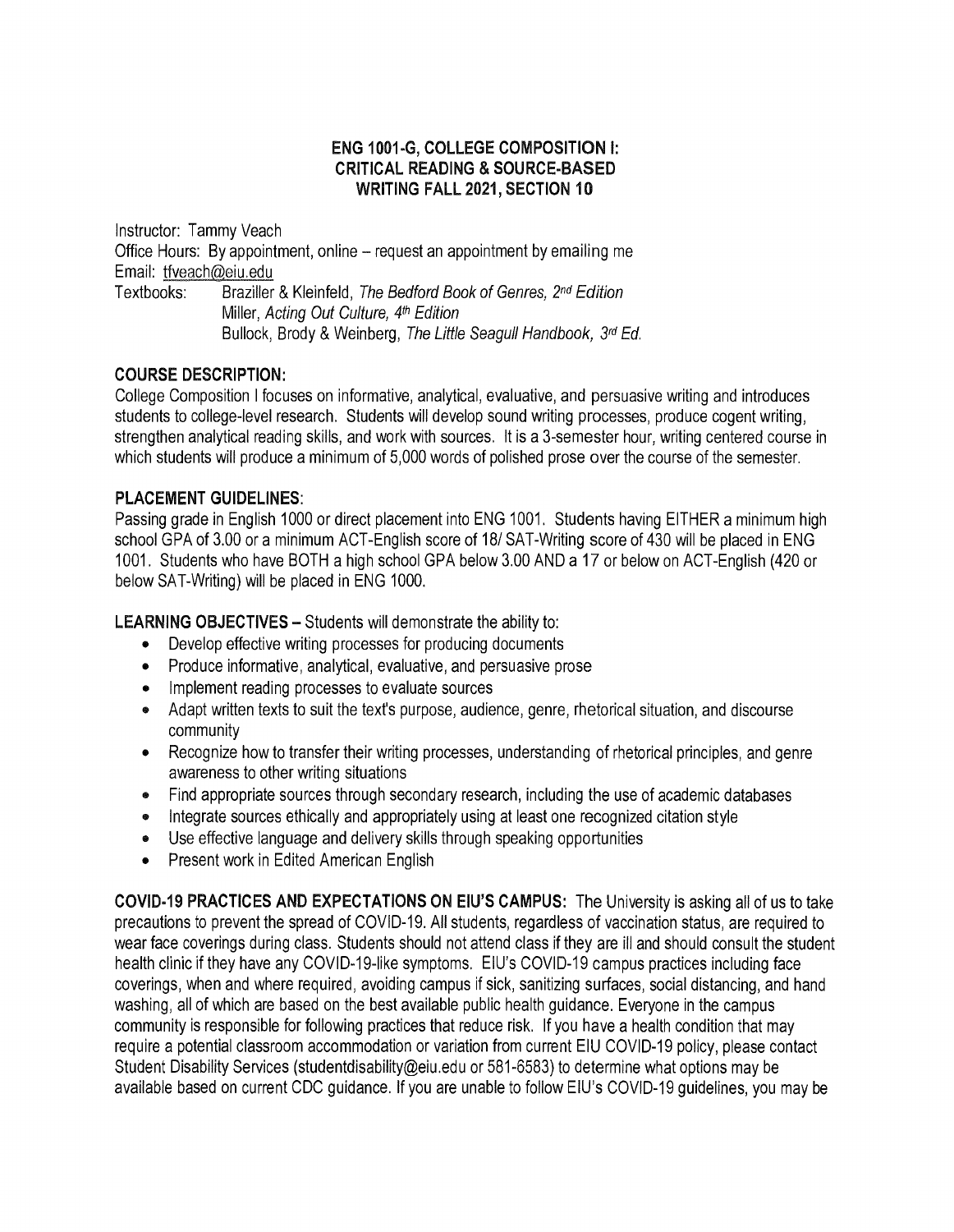asked to leave class or office hours as compliance with public health guidance is essential. Accommodations for instruction and make-up work will be made for students with documented medical absences. To view the latest EIU COVID-19 related information and any policy updates, please visit https://www.eiu.edu/covid/

**INFORMATION FOR STUDENTS WITH DISABILITIES:** https://www.eiu.edu/disability If you are a student with a documented disability in need of accommodations to fully participate in this class, please contact the Office of Student Disability Services (OSDS). All accommodations must be approved through OSDS. Please stop by McAfee, Room 1210, or call 217-581-6583 to make an appointment or click the above link for more information.

# **RESOURCES FOR STUDENTS**

- **The Student Success** Center-Students who are having difficulty achieving their academic goals are encouraged to contact the Student Success Center http://www.eiu.edu/~success for assistance with time management, test taking, note taking, avoiding procrastination, setting goals, and other skills to support academic achievement. The Student Success Center provides individualized consultations. To make an appointment, call 217-581-6696, or go to McAfee, Room 1301
- **The Writing Center—** https://www.eiu.edu/writing Located at 3110 Coleman Hall, this free service provides one-to-one conferences with consultants who can help you with brainstorming, organizing, developing support, documenting your papers, and working with sentence-level concerns. It is open to help any student from any major at any stage of his or her writing process, and its system of one-toone conferences demonstrates value and respect for individual writers, all of whom can benefit from feedback about their works in progress. This fall, the Writing Center will be offering face-to-face consulting sessions on weekdays and online sessions evenings and Sundays.
- **The Early Alert System--1** will use this system if you appear to be struggling in class, and you haven't responded to my emails (especially if you've missed several assignments). Your RA (for those living on campus) or someone from the Academic Success Center will try to contact you to offer help. This system isn't designed to "get you in trouble," but to help you avoid trouble.

**SPECIAL INFORMATION ABOUT THE EWP:** As a graduation requirement, you must submit 3 essays to be included in your Electronic Writing Portfolio; you may choose to submit an essay from this class to help fulfill that obligation. Please go to www.eiu.edu/~assess/ewpmain.ohp for complete information.

# **LATE/MAKE-UP WORK:**

- Essays submitted late without an acceptable excuse will be assessed a penalty worth 20% of the assignment value, to be applied after the grade is calculated. For example, a late essay worth 100 points that earned an 85%, 85/100 points or a B, will then be assessed a penalty of 20 points (20% of the assignment's value), thus ending up with a final grade of 65/100, or a D.
- In-class activities may be made up ONLY if you have a legitimate excuse and have provided acceptable verification; otherwise, your score will be O for the missing quiz or assignment.
- If you fail to turn in an essay or assignment on time or miss class for a legitimate reason, it is your responsibility to contact me explaining the situation and to receive further instructions.
- Excuses are granted only for **serious and verifiable** reasons, NOT for matters of personal convenience, **nor for illnesses or emergencies for which you have failed to provide verification.** Merely emailing to explain why you missed class or why your assignment will be late does NOT constitute verification of the legitimacy of your excuse. I **reserve the right to determine what is/is not a legitimate excuse.**
- **No assignments will be accepted more than one week after the due date unless there are**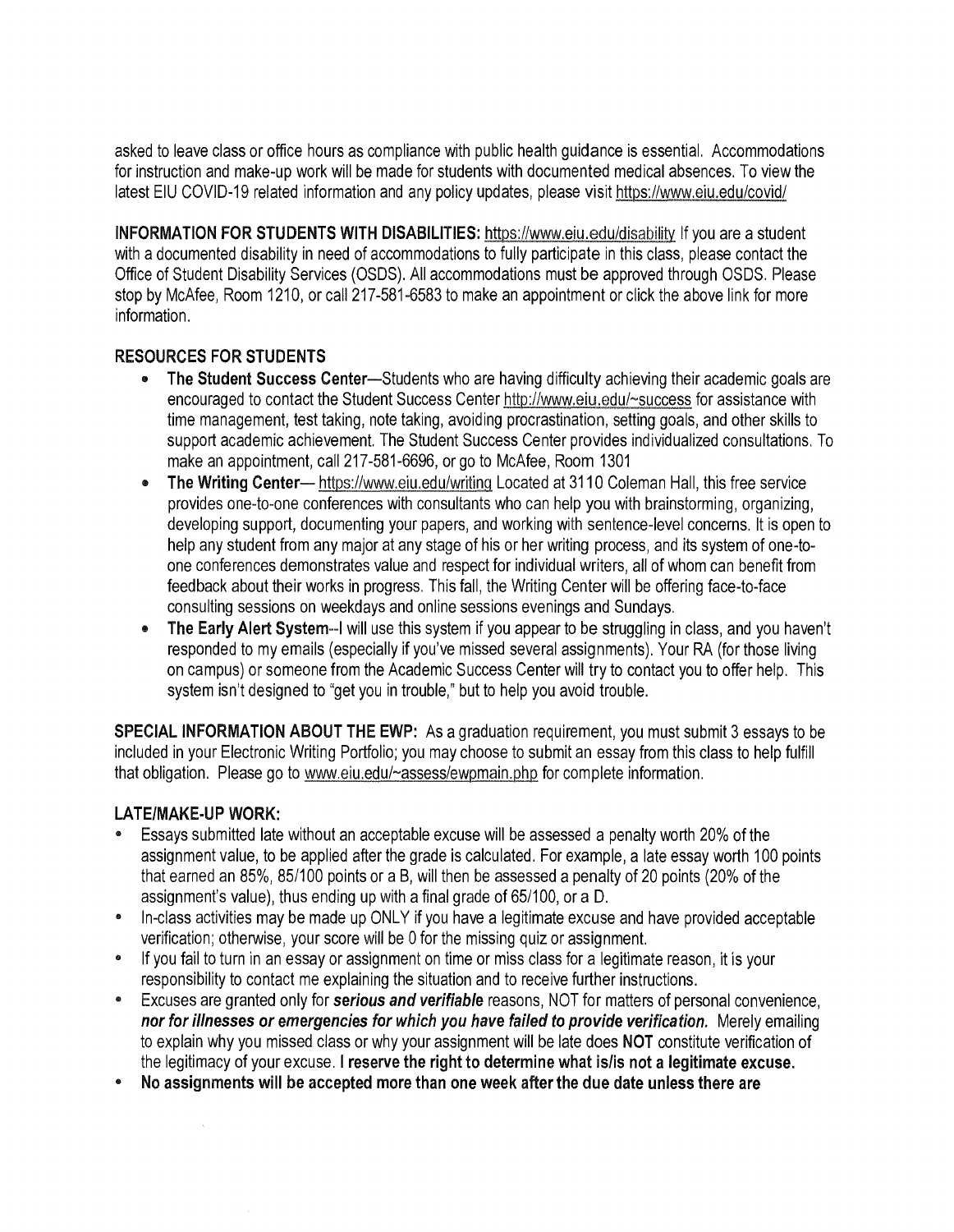**exceptional circumstances that you have discussed with me; a zero will be recorded.** 

• **PLEASE NOTE: "My Internet wasn't working" or** "I **had trouble sending it through D2L" are not acceptable excuses.** If you wait until the last minute to submit your work, you're taking a risk that there might be a technological glitch that will interfere with turning in your work on time. Allow yourself time to pursue an alternative in case your technology fails you. For example, if the Internet in your apartment isn't working, allow yourself enough time to save your work on a flash drive, go to Booth Library, and submit your work from their computer lab before the deadline at 11 :59, at which time the drop box will close; or if D2L isn't working properly for you, allow enough time to send the assignment via Panthermail BEFORE THE DEADLINE!! If the timestamp on your email is after the deadline, it will count as a late assignment.

**GRADING:** English department standards will be used to determine grades on all written work, rather stringent guidelines that evaluate not only the quality and development of your ideas, but also your style, organization, grammatical proficiency, etc. While you will also be graded on quizzes and online collaborative activities, the quality of your writing will largely determine your grade in this class. In calculating your semester grade, I will use a 90-80-70% scale. I anticipate assigning a total of 1,000 points, thus 900 - 1,000 for an A, 800-899 for a B, 700 - 799 for a C, but I reserve the right to make changes (such as adding or removing essays and quizzes) that may affect the semester point total, though I will still grade on a 90-80-70% scale. English 1001-G is graded on an A, B, C, and NC (no credit) basis, **so you must earn 70% (tentatively 700 points) to pass this class. NOTE: IN ORDER TO PASS THIS CLASS, YOU MUST TURN IN ALL MAJOR WRITING ASSIGNMENTS WITHIN 1 WEEK OF THE DUE DATE; FAILURE TO DO SO RESULTS IN AN AUTOMATIC GRADE OF NC (NO CREDIT) FOR THE SEMESTER.** 

# **TENTATIVE REQUIREMENTS AND THEIR POINT TOTALS:**

**Essays, 850 points --** You are required to submit all work on your essays, from beginning to end -- notes, brainstorming, rough drafts (save a copy of each rough draft before new revisions), and final draft. Writing prompts with specific instructions will be available on D2L when each essay is assigned.

Essay 1, EVALUATIVE (WITH REVISION),  $750-1.250$  words  $(3-5$  pages), 100 points

Essay 2, TEXTUAL ANALYSIS (POETRY), 1,000-1,500 words (4 - 6 pages), 150 points.

Essay 3, VISUAL ANALYSIS,  $1,000 - 1,500$  words  $(4 - 6$  pages), mandatory peer review, 150 points.

Essay 4, PERSUASION, 1,000-1,500 words (4-6 pages), research/outside sources required, 200 points

Essay 5, COLLABORATIVE RESEARCH,  $2,500 - 3,000$  words (10 - 12 pages), outside sources required, 250 points (125 group grade, 125 individual grade)

- **DAILY GRADE Quizzes, in-class writing or activities, peer evaluation, participation in class discussions, etc. 100 points** - your performance on those activities and quizzes, your class attendance and attentiveness in class are all factors used to determine your daily grade. Obviously, you can't participate in daily activities if you're not in class, but this is about so much more than just showing up to class - you're expected to be an active, engaged member of the classroom community. I DO notice when you're on your cell phone, falling asleep, talking to others instead of paying attention, etc., and such behaviors WILL impact your daily grade. Disruptive or disrespectful behavior will not be tolerated, and you will be asked to leave class. Repeat violations will be reported to the Office of Student Standards for further review, which may lead to sanctions up to and including permanent removal from class.
- **PRESENTATION OVER RESEARCH PAPER, 50 points (25 group, 25 individual):** You and your collaborative research group will give a 10-15 minute presentation over your research.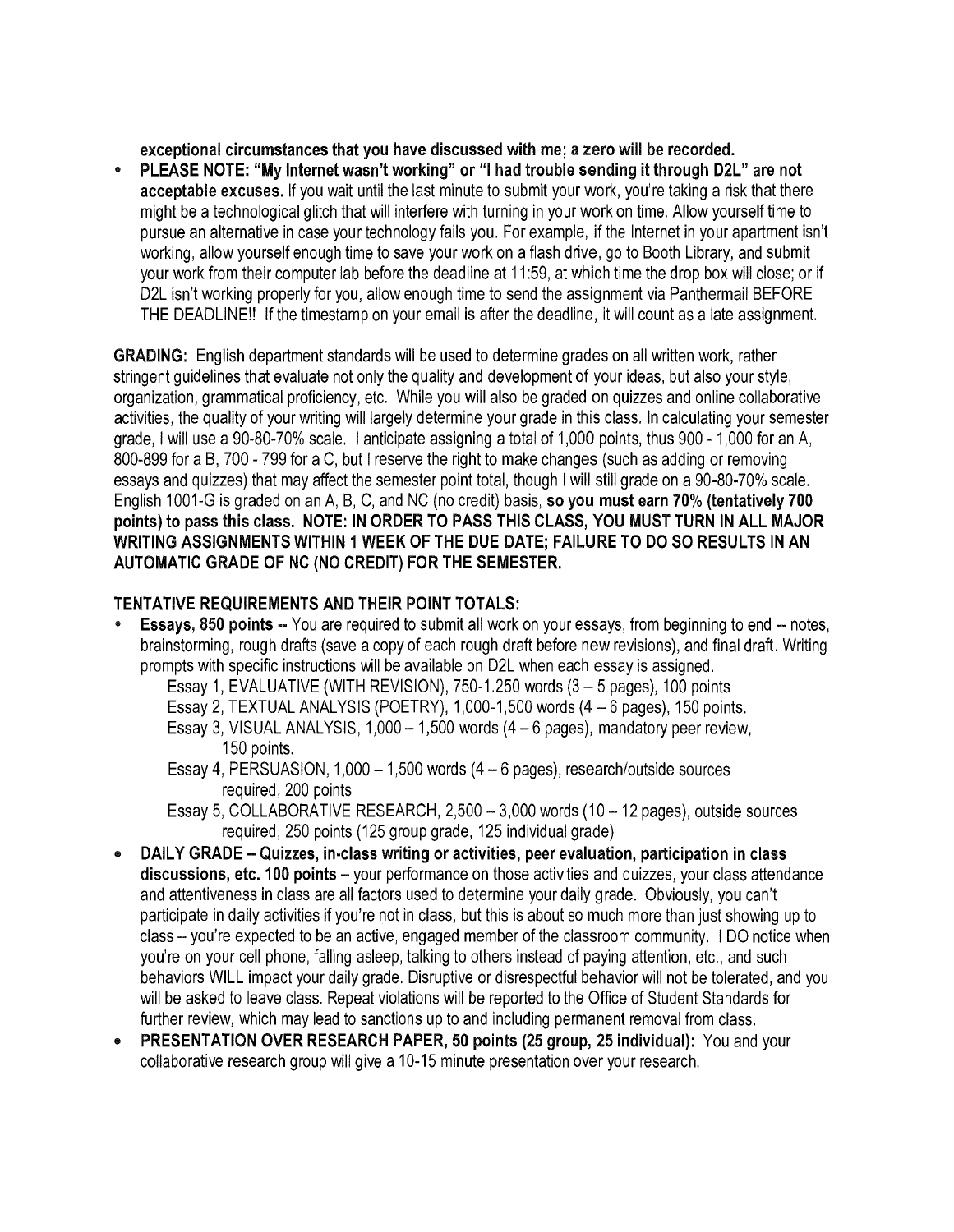**GRADING OF ESSAYS/ TEACHER COMMENTS:** You will receive detailed comments from me on all major writing assignments -- not only to explain the grade you received but to help you improve as a writer. Be sure to read the comments and to discuss them with me if you have any questions. Because of the length of time I devote to reading and commenting upon your essays, expect them to be returned no sooner than 1 week after I receive them, longer for essays incorporating outside sources.

**CONFERENCES, FEEDBACK ON ROUGH DRAFTS, ETC.:** Because my office is not large enough to safely maintain social distancing, all office hours will be held online by appointment. Please don't wait until the last minute to ask for my advice or to request a conference. I may not be able to respond if you're contacting me the day before your essay is due; I will answer as many questions as possible but may not be able to accommodate all questions or conference requests due to time constraints. Please consider the Writing Center in Coleman Hall 3110 as another option.

**CONTACTING ME:** I encourage you to approach me any time you have questions about class – via Panther mail or d2I. Please include your name in your message. I will typically respond to your message within 24 hours of receiving it on M - R. I typically don't respond to email messages on the weekend (Friday - Sunday), but will respond to it on the following Monday.

**ACADEMIC INTEGRITY:** Students are expected to maintain principles of academic integrity and conduct as defined in EIU's Code of Conduct, which can be found at http://www.eiu.edu/judicial/studentconductcode.php . Violations will be reported to the Office of Student Standards.

## **ENGLISH DEPARTMENT'S POLICY ON PLAGIARISM:**

Any teacher who discovers an act of plagiarism -- 'the appropriation or imitation of the language, ideas, and/or thoughts of another author, and representation of them as one's original work' (Random House Dictionary of the English Language) -- has the right and the responsibility to impose upon the guilty student an appropriate penalty, up to and including immediate assignments of a grade of F for the assigned essay and a grade of F for the course, and to report the incident to Student Standards. Respect for the work of others should encompass all formats, including print, electronic, and oral sources.

**Acceptable help with your writing:** consulting with me; getting online advice from your classmates (who are instructed to respond to your work following specific guidelines and limitations) through peer review activities; seeking tutoring from the ENG department graduate assistants in the Writing Center (Coleman Hall 3110), who will help you with your writing, but without doing the work for you (consulting, not proofreading). While it is certainly helpful to seek the feedback of others when you write, please don't ask your family, friends, the English major on your floor, or anyone else, to "fix" your paper for you. Feedback is useful, but having someone else do the work for you impedes your development as a writer and violates EIU's academic integrity standards.

**Unacceptable help with your writing:** You must turn in your own work. It is unacceptable to take any of these obvious shortcuts: having someone write or rewrite all or a portion of your essay, having someone else identify and correct your grammatical mistakes for you; taking anyone else's ideas and/or words and/or efforts and passing them off as your own; submitting an essay in which any portion has come from anyone else's essay (including fraternity and sorority files or from an Internet site, term paper company, or any other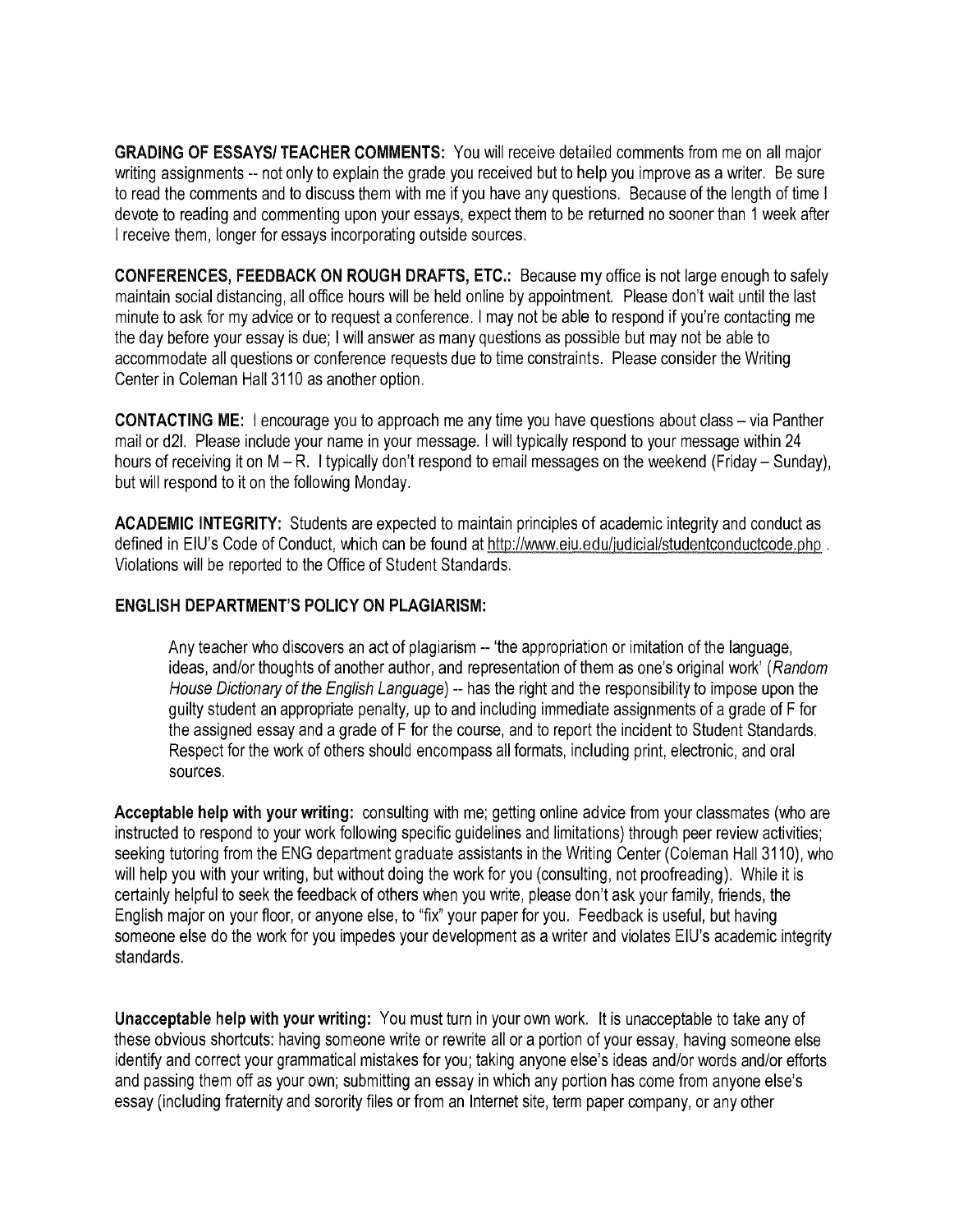"cheater" source), or submitting without permission an essay you wrote for another class, past or present.. Remember: I enforce my department's plagiarism policy to the fullest and impose similar penalties for all incidents involving academic integrity violations.

Please note that the F gained through plagiarism or academic dishonesty has a disastrous impact on your grade point average, but an NC gained honestly has no harmful effects upon your GPA. And by working hard, you might find yourself raising your skill level, and thus your grade, to the C level -- or even higher! -- the honest way!

I **wish each of you the best of luck this semester and point out that only those of you who fail to do the necessary work will be affected by most of these policies. For the rest** •· **together we will work hard,**  and I **hope we'll also have fun.** I **hope not only to challenge you, but also to encourage you, to inspire you, and to delight in your success. Welcome to class!** I **look forward to a great semester with you!**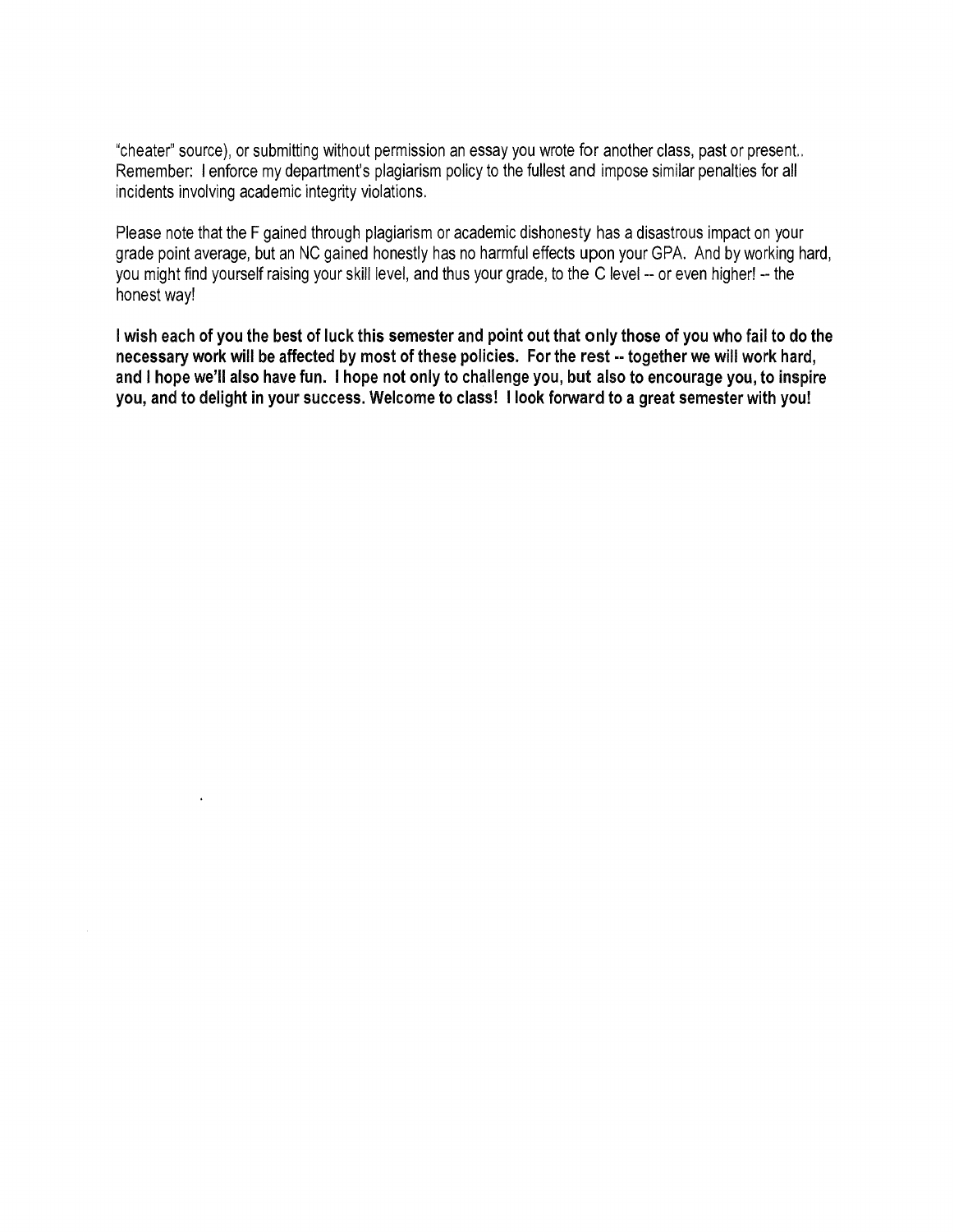## **ENG 1001, Veach** - **Fall 2021 Tentative Schedule Section 010 (3:30- 4:45 p.m. MW) in MLK Union, Arcola-Tuscola Room Office hours available online by appointment**

## **Reminders:**

- Reading assignments must be completed BEFORE coming to class on the date listed; bring book(s) to class on assignment days.
- Since this is a tentative schedule, expect changes as needs arise.
- Abbreviations of textbooks used: BBG (The Bedford Book of Genres), AOC (Acting Out Culture), LSH (The Little Seagull Handbook), H (handout to be sent via Panther mail and will also be available in D2L)

#### **Week** 1

- T 8/24 Introduction to Course and Policies; standards for evaluating writing assignments at EIU
- R 8/26 Review of good writing: Bring LSH to class

## **Week**

- T 8/31 Essay 1, Evaluative, rough draft written entirely in class. **Essay 1 draft due by end of class.**
- R 9/2 Discuss Essay 1 in-class drafts; revision strategies: Bring LSH to class; check email for other materials

## **Week**

- T 9/7 In class work on Essay 1; bring LSH to class
- R 9/9 **ESSAY 1 DUE IN D2L DROP BOX BY 11 :59 p.m.** Begin critical reading/poetry unit. "Tips for Understanding/Analyzing Poetry" (H). Also read the poem "Those Winter Sundays" (H) to discuss in class.

## **Week4**

- T 9/14 Read "Snapping Beans" and "The Elder Sister" (both H).
- R 9/16 Read "Junior Year Abroad" and "Traveling Through the Dark" and Essay 2 assignment (all H)

## **Week5**

- T 9/21 Read "Still I Rise" and '"Race' Politics" (both H)
- R 9/23 Read "Dulce Et Decorum Est" (H). Discuss sample essay, "Images of Hell on Earth" (H).

## **Week6**

- T 9/28 Essay #3 assigned. View The Lion King excerpts
- R 9/30 No Class view The Lion King (1994 version) if you missed class Monday, or use the time to view a moive from the approved list for Essay #3. **Essay #2 Due in D2L DROPBOX BY 11 :59 p.m.**

## **Week7**

- T 10/5 Discuss The Lion King as it pertains to Essay 3 assignment, and sample essay (H)
- R 10/7 Writing workshop day bring LSH to class

## **Week8**

- T 10/12 Peer review of Essay 3: email a copy of your latest draft to your assigned peer review group prior to class
- R 10/14 **Essay #3 Due in D2L dropbox by 11 :59 p.m ..** Essay 4 (Persuasion) assigned. Background on Persuasive writing and a review of documenting outside sources (LSH 90-118; 119-169)

## **Week9**

- T 10/19 Practice at Persuasion activity
- R 10/21 NO CLASS: Research Day